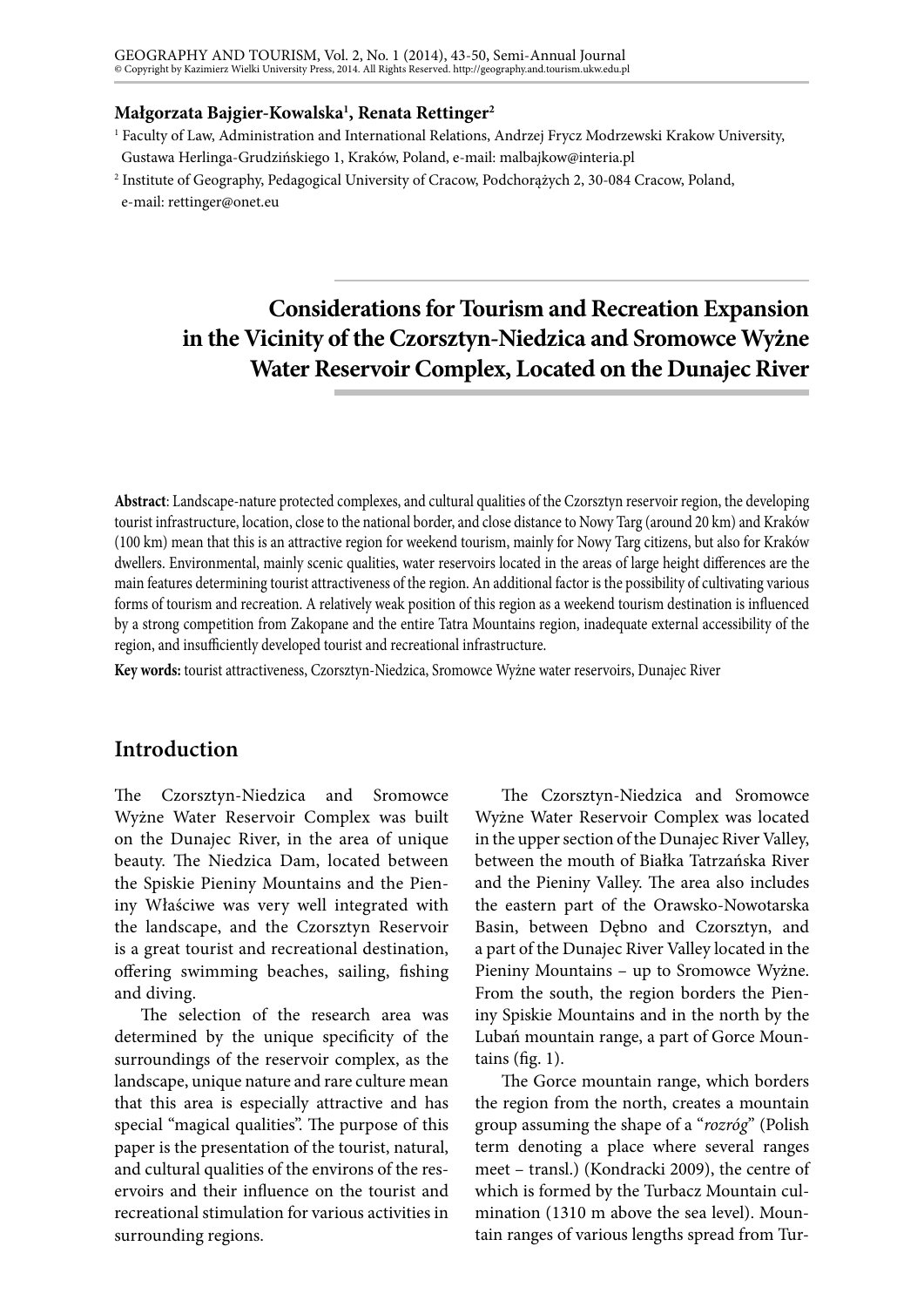

Fig. 1. The location of the Czorsztyn and Sromowce Reservoirs in relation to the Carpathian physical-geographical regions (Jaguś, Rzętała 2010): 1 – water bodies, 2 – rivers and streams, 3 – state border, 4 – significant towns and villages

bacz in all directions. Southern ranges, leading towards the Nowy Targ Basin and Czorsztyn Reservoir are short, gentle, covered with forests and divided by stream valleys.

Land relief of the Pieniny mountain range is varied and contrasting. Very large differences in resistance to erosion of the low resistant rock cover and hard limestone rocks led to dissection of separate elements of the local landscape in the form of cones, needles, and rock faces of large height differences, up to 500 m (Birkenmajer 1979). The Dunajec River flows through the Pieniny mountain range forming the Dunajec Gorge: between Czorsztyn and Niedzica, and Czerwony Klasztor and Sromowce Niżne and Szczawnica. The Dunajec Gorge, also called the Pieniny Gorge, with its numerous bends and meanders, is considered to be one of the most beautiful river valleys in Europe.

## **Characteristics of the Czorsztyn-Niedzica and Sromowce Wyżne Water Reservoir Complex**

For the first time, the concept of developing the Water Reservoir Complex in the Pieniny region was developed in the early 1900s. Yet, the intensification of works leading to the actual construction only happened after the catastrophic flood in 1934. The works associated with the development of the surroundings of the future reservoir and the construction of the reservoir itself were conducted in the 1970s (Bonczek et al, 1997). The Sromowce Wyżne Reservoir, which is the regulating reservoir for the main Czorsztyn reservoir was commissioned in 1994. The completion of the main dam and the filling of the Czorsztyn reservoir took place in 1995-1996. Those works were associated with various finishing works, e.g. the completion of embankments in Frydman, Dębno, and Kluszkowce, as well as with securing the Niedzica and Czorsztyn castle hills (Godlewski 2003). The final delivery of the constructions – which from the very beginning evoked mixed emotions and controversies – for exploitation took place during the flood in July of 1997.

The dam of the main reservoir was located on the 173rd kilometre of the Dunajec River, in Niedzica, in the "Czorsztyn Gorge". It is an earth dam with the maximum height of 56 m, the crest width of 7 m and the length of 404 m. In its core, there is a pumped-storage hydroelectric power plant which can generate up to 92 MW. As a result of dividing the river with a dam, the Czorsztyn reservoir measuring around 11 km<sup>2</sup>, which can hold the total capacity of 234.5 million  $m<sup>3</sup>$  of water, was created.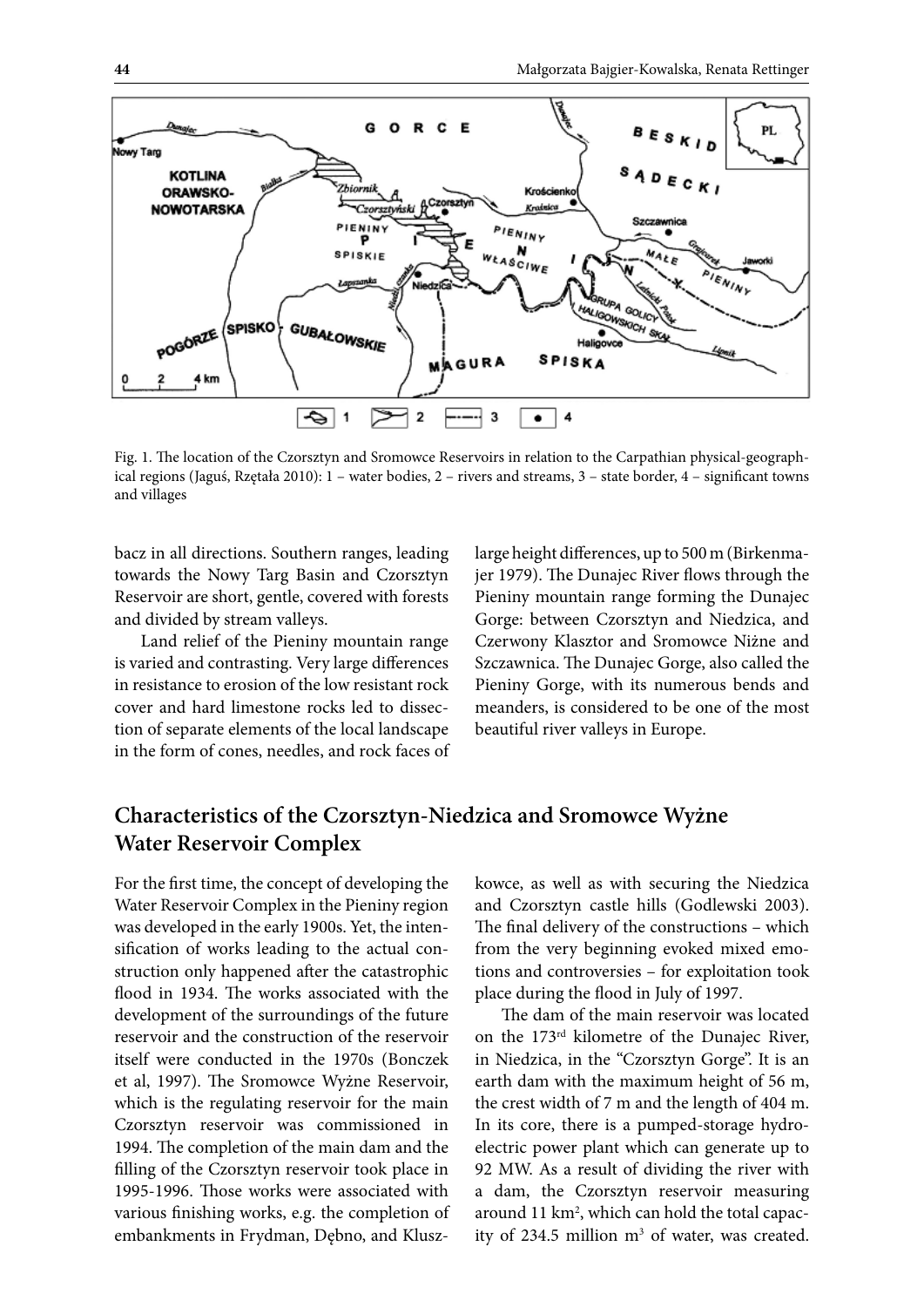The length of the reservoir equals 9 km, average width 1.3 km, and the length of the banks 29.7 km. The dam of the regulating reservoir, of the crest length of 500 m, width of 10 m, and the maximum height of 10 m is also an earth dam with a reinforced concrete screen, and is located around 2 km below the main reservoir dam, in Sromowce Wyżne (Łaniewski 1997).

The Water Reservoir Complex is a multifunctional object, mainly protecting the area from floods, generating electricity, and regulating river flow below the dams, thus improving the conditions of rafting through the "Pieniny Gorge" by increasing the minimum flow during the rafting season and increasing the tourist and recreation capabilities of surrounding areas.

The Water Reservoir Complex is bordered by regions belonging to two communes (parishes) of the Nowy Targ District: Czorsztyn and Łapsze Niżne; and also, to a small extent, to the Dębno administrative unit, being a part of the Nowy Targ commune.

The Czorsztyn commune is generally located north and east of the Water Reservoir Complex and encompasses the majority of the Pieniny Właściwe Mountain Range and the southern slopes of the Gorce Mountains, which create a very attractive landscape. From the south, the Czorsztyn commune borders on the Polish-Slovakian border, and in particular on the Czerwony Klasztor and Spiska Stara Wieś communes. The Czorsztyn commune is divided into 7 rural administrative units (sołectwo), all located along the Dunajec River Valley. The administrative units include: Huba, Maniowy, Mizerna, Kluszkowce, Czorsztyn, Sromowce Wyżne, and Sromowce Niżne. The area of the Czorsztyn commune

equals 6172 ha (15251 acres), inhabited by 7348 citizens. Arable land equals only 34,4% of the commune's area and forests amount to 46,1% (Województwo Małopolskie. Podregiony, powiaty, gminy, 2010).

The Łapsze Niżne commune is situated on the southern side of the Water Reservoir Complex and is located in its entirety in Spisz – a region different from the surrounding areas, which from the 14<sup>th</sup> century till WWII belonged, firstly to Hungary and later to the Austro-Hungarian Empire. The southern border of the commune coincide with the Polish-Slovakian state border. The north-eastern border is determined by the banks of the Czorsztyn Reservoir, and from the west the border runs along the Białka River. The commune is divided into 8 rural administrative units: Frydman, Falsztyn, Niedzica, Kacwin, Łapsze Niżne, Łapsze Wyżne, Łapszanka, and Trybsz. The total area of the commune equals 12614 ha (31169 acres) and is inhabited by 8831 citizens. Arable land equals 53,3% of the commune's area and forests 37,5% (Województwo Małopolskie. Podregiony, powiaty, gminy, 2010).

Thus, in the vicinity of the reservoirs one can find villages belonging to the historic and ethnographic heritage of the Podhale and Spisz regions (Dębno), and villages developed as a result of the infiltration of regional cultures, e.g. inhabited by the Pieniny Mountain folk. (Nyka 2003). The location of those communes, in the areas characterised by exceptional natural and cultural qualities, means that it is one of the more important tourist reception areas. The vicinity of the state border, and the ease of border crossing is also an important factor influencing the potential growth of those communes, in particular with regard to tourism.

#### **Natural and Cultural Qualities of the Region**

From among the most important tourist qualities of the Water Reservoir Environs, the most important one is the nature of the Pieniny National Park, with locations the most popular among tourists like Trzy Korony Range, Sokolica Mountain, and unique rafting along the Dunajec River Gorge. Rafting from the Kąty hamlet in Sromowce Wyżne to Krościenko or Szczawnica (2-3 hours) is one of the main tourist attractions. The majority of the water reservoir area is located within the buffer zone of the Pieniny National Park, and only its small portion – Harcygrund Bay – is located within the boundaries of the Park. The fragments of the reservoir banks also form the boundaries between two nature reserves: "Zielone Skałki" and "Zamek Czorsztyński"; thus, the water surface adjacent to the reser-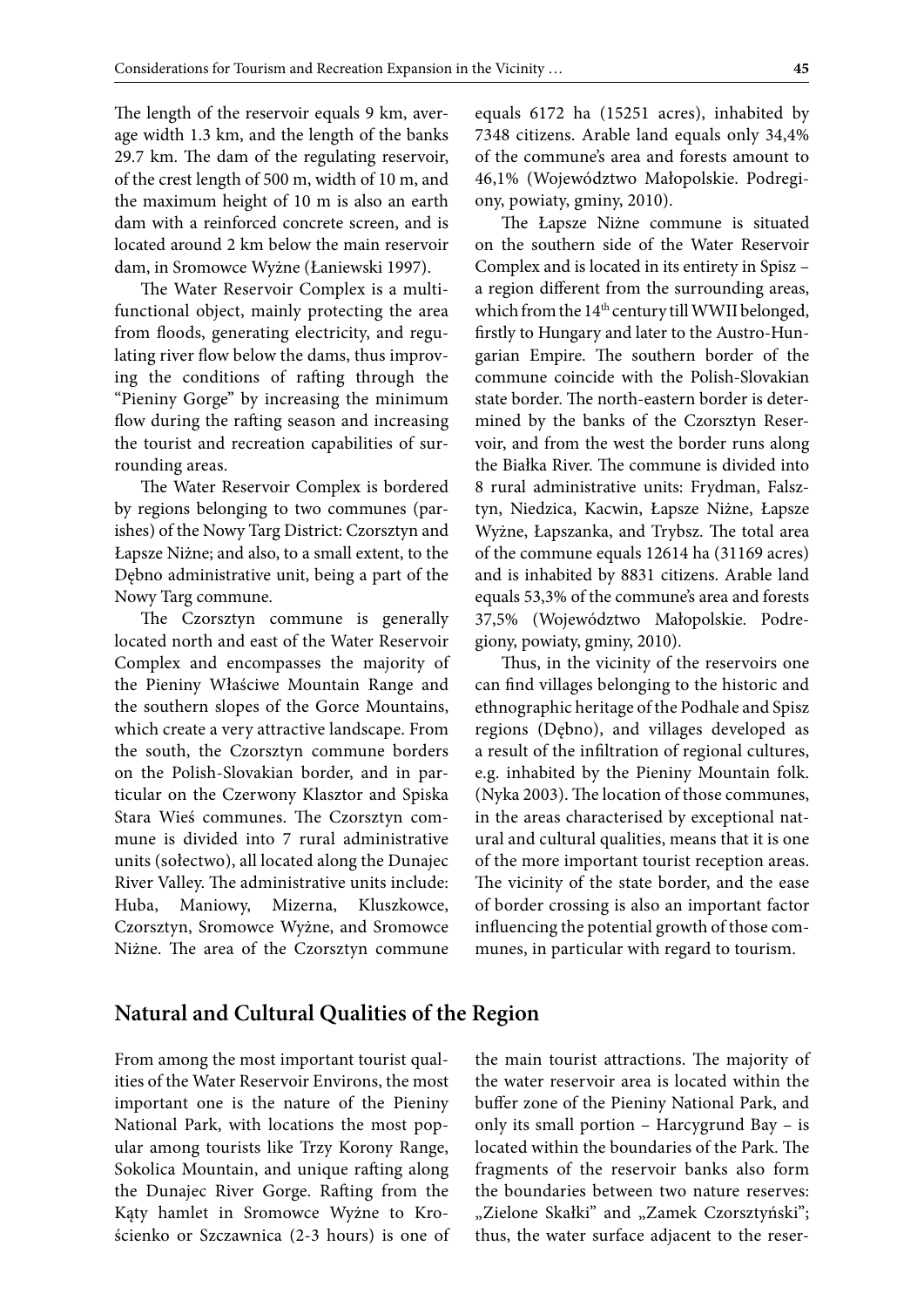Małgorzata Bajgier-Kowalska, Renata Rettinger

voirs is especially protected, e.g. mooring and fishing in those areas is banned.

One of the popular natural curiosities located outside the Pieniny National Park is Wdżar Mountain (766,6 m above the sea level). In this area, on the southern slopes of the Gorce Range, there is one of the very few places where Miocene volcanic rocks – andesites – can be found (Urban, Margielewski 1995). Vertical andesite dykes can be seen in the closed "Snozka" quarry, which is also a place where mountain climbing can be practiced. The Wdżar Mountain is also a fantastic observation point. The entire Gorce Mountain Range, Orawsko-Nowotarska Basin, Pieniny and Tatry Mountain Ranges can be observed from this point and the entire area was extensively developed for tourism.

The currently undergoing renovation ruins of the Czorsztyn Castle and the Niedzica Castle are located on the opposite banks of the Czorsztyn Reservoir.

The Czorsztyn Castle was built around 1350 by king Casimir the Great and it was supposed to guard the southern borders of Poland. It was the centre of the royal authority and a seat of nominated heads of the district (*starosta*). From 1795, when massive fire brought the castle's grandness to an end, only picturesque ruins were left from this mountain fortress. The main section of the castle is constituted by a massive, rectangular tower and adjacent living quarters. A partially renovated basement houses the museum exhibition. The most beautiful historic object is a picturesquely located Niedzica castle. It was a private property and belonged to the Berzeviczy family. Together with other Hungarian castles, it was guarding the northern boundaries of the Hungarian Kingdom. The object comprises of a Gothic upper castle, built at the beginning of the  $14<sup>th</sup>$  century, and a renaissance  $16<sup>th</sup>$  century lower castle. Today the castle is used as a museum, hotel and restaurant.

An early Gothic St. Sanisław Bishop church is located in Frydman. The church has a unique tower, crowned with a late renaissance attic and

an octagonal chapel. Other interesting historic monuments include the 1585 renaissance, fortified manor (*kasztel*) built by the Hungarian owners of those areas, the Horvaths, as well as 19th century cellars, in which the owners of Frydman kept wine imported from the south of Hungary. One should also note historic churches in Trybsz, Kacwin, Łapsze Wyżne, and Łapsze Niżne, and the most valuable church in the area, the wooden St Michael the Archangel church in Dębno – entered the UNESCO World Heritage List in 2003. Numerous, historic wayside shrines, scattered throughout the Spisz region also add to the charm of the landscape.

The culture of the Spisz and Pieniny region mountain folk, promoting their traditions and folklore, are also an important asset of the region. Several folk groups from the Czorsztyn commune are quite well known: "Małe Flisoki" from Sromowce Niżne, "Maniowianie" from Maniowy, and "Lubań" from Kluszkowce. In Łapsze Niżne commune, tradition and folklore are promoted by "Czardasz" from Niedzica, "Spiszacy", "Mali Spiszacy" from Łapsze Niżne, and by "Frydmanianie" from Frydman. Traditions of the region are promoted during various cultural events, being a chance to present the achievements of local performers and folk artists or to taste regional food.

The construction of the dam and reservoir meant that they themselves became significant tourist attractions. The element of the dam which is most visible and most often visited by tourists is the dam crest, which together with its left bank winds into an attractive tourist route. A pumped-storage hydroelectric power plant was built into the dam. The power plant can be visited, together with the exhibition pavilion and amphitheatre-like, 64-seat cinema, where films commemorating the construction of the dam and the power plant can be seen. A permanent exhibition of the archaeological findings from the digs in the reservoir regions can also be admired. "Turbinka" (meaning 'little turbine') cafe is located in the vicinity of the dam.

### **Area and Spatial Differentiation of Tourism Development**

An important element, influencing the tourist attractiveness of the region, is the tourist infrastructure, also called the tourist material base.

It is a consequence of the activities aimed at developing the area to adjust it to the needs of the tourist industry and it is one of the basic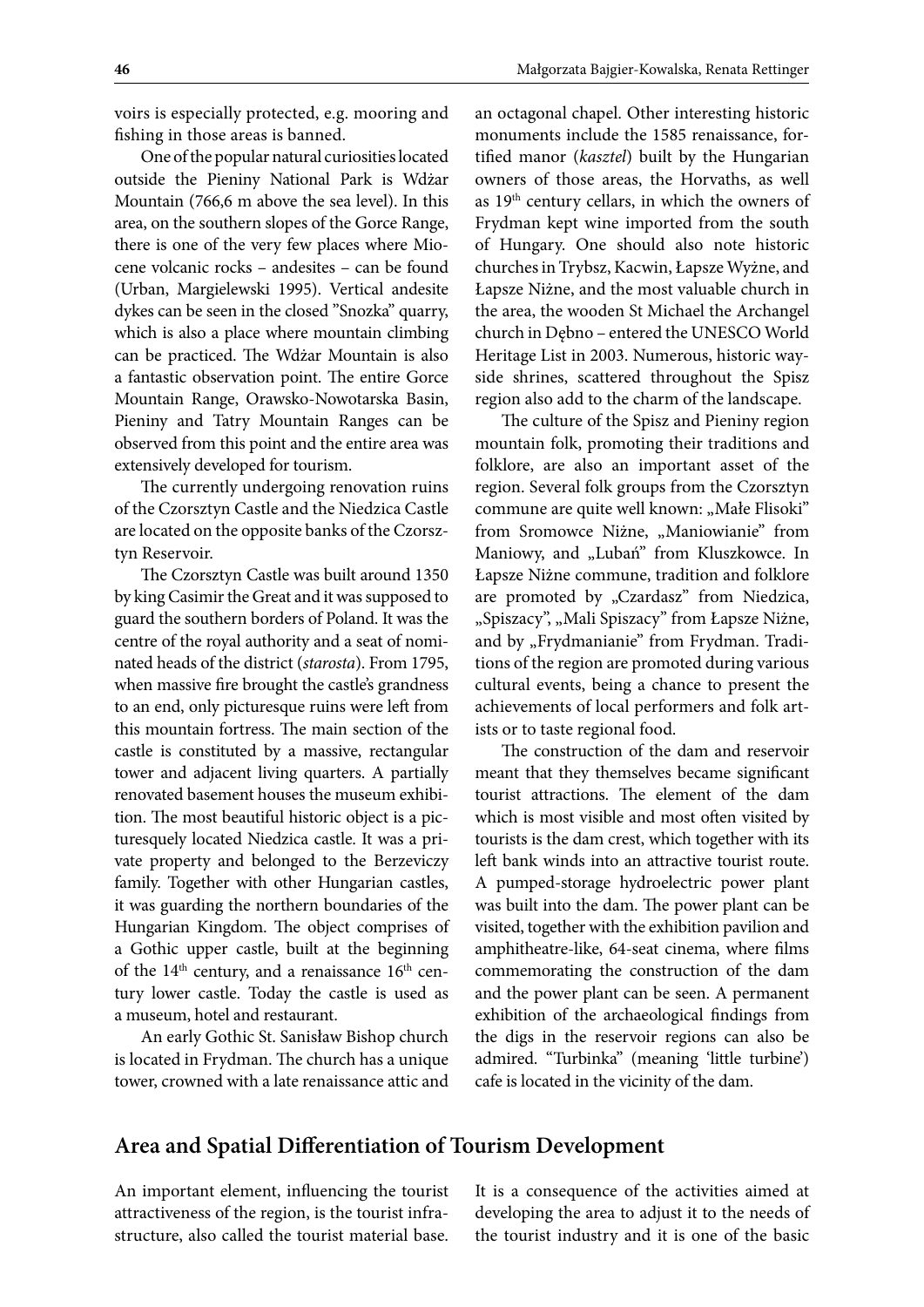elements of the tourist offer, as it is the main power, influencing the spatial arrangement and the intensity of the tourist traffic (Warszyńska, Jackowski 1978).

The main type of tourist infrastructure is the accommodation base, which in the vicinity of the Czorsztyn-Niedzica and Sromowce Wyżne reservoir complex, is rapidly increasing from year to year and is concentrated in the villages laying directly on the reservoir banks. It is also quite varied, with regard to both standard and prices.

According to the Central Statistical Office (GUS), one year after the Water Reservoir Complex was completed, in 1998, there were 1315 beds available in the Czorsztyn commune, among which 1143 were offered as private accommodation. Next year, 1881 beds were available, among which 1436 were offered as private accommodation. At the same time, in the Łapsze Niżne commune 286 beds were available, among which only 26 were offered as private accommodation. In 1999, the number of beds increased to 768, but the number of beds offered as private accommodation fell to 18. In this commune the accommodation base was, and still is, dominated by hotels and holiday resorts.

In 2010, offices of the Czorsztyn and Łapsze Niżne communes conducted a detailed survey of the tourist accommodation base, including private accommodation and agritourism base. From this data it can be concluded that in total, in the Czorsztyn commune, there are 277 objects offering tourist accommodation, among which 224 offer private accommodation, and among which 53 are organised as agritourism complexes. The commune offers 4896 beds, among which around 3270 are offered as private accommodation, including

1850 available all year round, and 1420 seasonally (source: Urząd Gminy Czorsztyn). The tourist saturation index in the commune is quite high and equals 79.3. In the Łapsze Niżne commune there are 83 objects offering tourist accommodation, among which 54 offer private accommodation, and among which 29 are organised as agritourism complexes. The commune offers 2178 beds, among which around 532 are offered as private accommodation, which amounts to mere 24.4% of all beds available in the commune. Tourist accommodation is centred mainly in 27 holiday resorts, offering 1646 beds. The tourist saturation index in the commune is much lower than in the neighbouring Czorsztyn commune and equals 17.3.

The transportation and accessibility of the region has a significant influence on the development of its tourist and recreational functions. National and district roads run in the vicinity of the reservoirs, which ensure connection with other regions. The roads run latitudinally and longitudinally and they meet in Nowy Targ, which is an important communication node of the Podhale Region, located around 20 km from the reservoir complex. Also, the main access road from Kraków, National Road No. 95 (the so-called "Zakopianka") runs through Nowy Targ. District Road No. 969 links Nowy Targ, Czorsztyn, Krościenko, and Nowy Sącz. It branches off from road No, 95 and runs along the northern side of the reservoir complex. Local roads join the main road and assure access to villages located on the reservoir banks. On the southern side of the reservoir complex, runs a road connecting Dębno with Niedzica. In Niedzica, this road joins the Krośnica – Sromowce Wyżne road leading further to the Polish-Slovakian border crossing.

## **Forms of Recreation and Tourism in the Vicinity of the Water Reservoir Complex**

Thanks to the natural characteristics of the region, walking and hiking are pastimes which have been popular in the area for a very long time. Numerous hiking trails wind through the communes surrounding the reservoir complex. The trails are well marked and differ in the level of difficulty. Tourist trails lead to the Gorce

Mountain range – on Turbacz and Lubań, and to the Pieniny Mountain Range. Within the area of the Czorsztyn commune, there are 20 km of hiking routes (source: Strategia rozwoju gminy… 2009). One of the most popular trails is the trail leading from Czorsztyn, through the Pieniny National Park, on top of Trzy Korony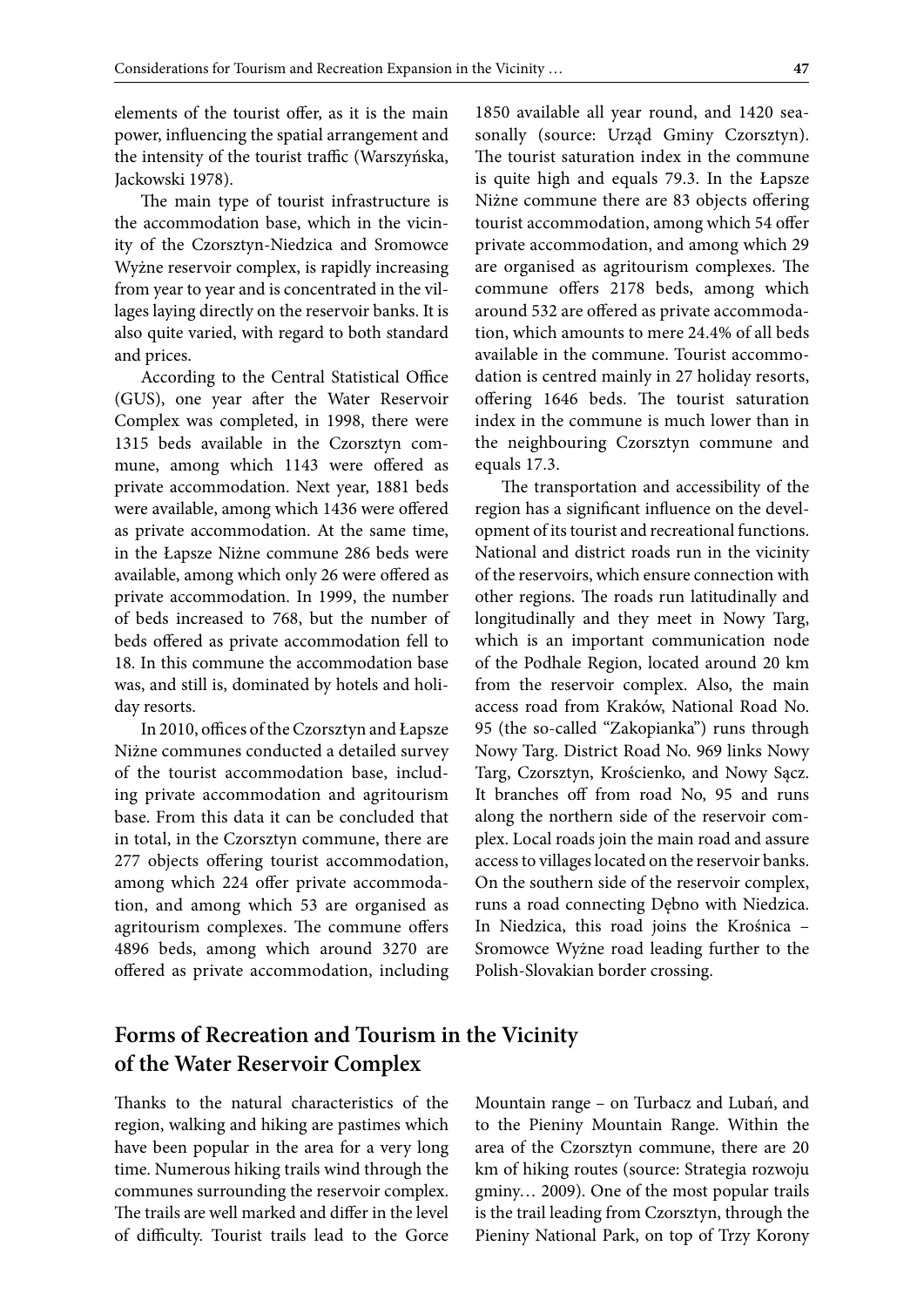Massive, which every year is visited by over 100,000 tourists. One of 5 exhibition pavilions of the Pieniny National Park is located next to the trail as is the shepherd's hut on the Majerz Glade. Also the only mountain chalet located in the analysed area, run by PTTK "Trzy Korony", is located next to the trail.

An important route, running around the reservoirs is the fragment of the Trans-border Gothic Route: Nowy Targ – Kieżmark – Nowy Targ, determined in 2001 by the Foundation for the Development of the Czorsztyn Lake Region [Fundacja Rozwoju Regionu Jeziora Czorsztyńskiego]. In total 18 Polish and 16 Slovakian historic objects are located along this route.

In recent years cycling tourism is developing rapidly. Unfortunately, there are no marked cycling trails within the area of the Czorsztyn commune, and only in Łapsze Niżne commune

there are 4 cycling trails with the total length of 165 km and varying as to their difficulty. The trails run through main villages of the commune. One of the most scenic routes leads from Niedzica, through the border passage to Czerwony Klasztor, and further on through the "Pieniny Gorge" and then from Leśnica to Szczawnica. The trail is 9 km long and is exceptionally well prepared. The Pieniny National Park regulations do not allow to cycle along the walking trails. The pedestrian-bicycle bridge in Sromowce Niżne, which in 2006 connected Polish and Slovakian banks of the Dunajec River, meant that the volume of tourist traffic between the two countries increased. Thanks to this 120 metre-long structure, an attractive tourist circle, connecting the road from Szczawnica and Czerwony Klasztor with tourist trails leading to Sokolica and Trzy Korony was created.

## **Communes located around the Water Reservoir Complex are ideal for riding**

Cycling trails forming the Trans-border riding tourism trail run through the area, and the Hutsul Horse Centre, being a part of the Pienińsko-Podhalańskie Stowarzyszenie "Koń Huculski" is located in Czorsztyn. One of the agritouristic centres in Maniowy also runs the horse stud farm, offering horses for rent. There are no riding trails in the Pieniny National Park, however 7 trails were marked in the Gorce National Park.

After the completion of the Czorsztyn Water Reservoir, it became possible to sail, windsurf, dive, and fish both competitively and recreationally. The recreational centres were also created in villages such as Kluszkowce, Mizerna, and Niedzica. In Kluszkowce, where Kluszkowianka flows into the Czorsztyn Reservoir, a popular aqua park Akva-Tur-Kluszkowce, commonly called "U Ashoka", was developed together with a marina, trap, beach, sport equipment rental centre, playground, small restaurants and buffets. Another popular location, a beach in Mizerna, was adapted for families with small children, as well as the guarded beach "Zamajerz" in Niedzica.

During the preparation of the spatial development plans, the communes located around the reservoir determined marine sites. 8 marines and sports equipment rental places are currently operating in the area: 2 in Mizerna, Kluszkowce and Czorsztyn, 1 in Niedzica "Zamajerz" and Braniska bay and the windsurfing centre in Mizerna. This offer is supplemented by the cruises on "Biała Dama", "Harnaś" and "Dunajec" boats, between Niedzica (castle), Czorsztyn (castle), Czorsztyn (tourist settlement), Mizerna Bay, Frydman Bay, and back to Niedzica (castle). There is also "Czorsztynianka" gondola, mooring in the marina below the Niedzica castle. Thanks to the vicinity of the Pieniny National Park, the use of motor power water crafts is forbidden. However the development of the shoreline is not satisfactory and operating businesses cannot guarantee serving a large number of tourists, especially on weekends.

Dunajec River itself is an important waterway used for kayaking and rafting. An International Kayaking Trip on the Dunajec River has been organised annually on Corpus Christi Day since 1934. The route of the trip runs from Nowy Targ, through the "Pieniny Gorge", and ends in Nowy Sącz. Apart from organised trips, it is possible to kayak and canoe individually (also using rafts and pontoons) and the equipment rental centre is located in Sromowce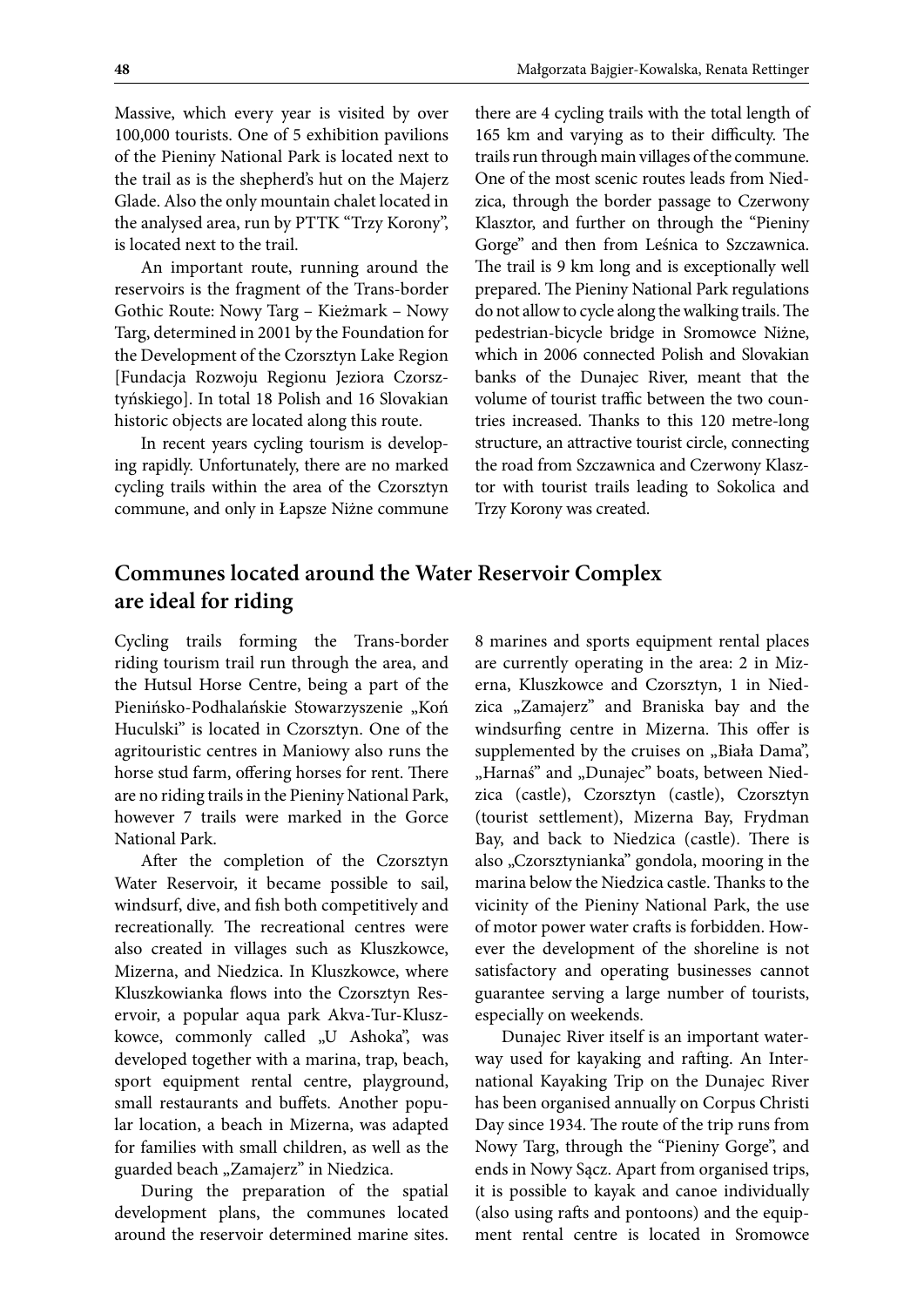Wyżne. The popular rafting trip starts in the Kąty hamlet in Sromowce Wyżne and runs through the Dunajec Gorge. The history of the rafting began in the 19<sup>th</sup> century and every year around 230.000 tourists avail themselves of this attraction.

Varied slopes within the area and favourable climate conditions mean that the surroundings of the reservoirs can also be used for skiing. Snow lays for 100 to 120 days a year (Perzanowska 2004). The Czorsztyn commune offers a large "Czorsztyn-Ski" station located atop of the Wdżar Mountain in Kluszkowce. A two-seat funicular, with a capacity of 1200 people/hour transports skiers to the top of the mountain. The elevation difference equals 150 m, an average slope inclination equals 15%, and the piste length varies between 1200 m and 460 m. The funicular is supported by two T-bar lifts with the capacity of 700 and 900 people/hour and two children's lifts. The total length of ski pistes, of varied difficulty, equals 4800 m. The funicular operates all year long, as is the Alpine Coaster luge track of the length of 1000 m, on which luge can reach the

speed of even 40 km/h. The Nowy Targ Aeroclub paragliding centre is also located atop of the Wdżar Mountain. The centre organises both tourist and scenic flights over the Gorce and Pieniny mountains.

Another skiing centre, "Polana Sosny" centre in Niedzica, which is quite popular among tourists, is located in the Łapsze Niżne commune, in the vicinity of the Niedzica – Łysa nad Dunajcem Polish – Slovakian border crossing. The centre operates three T-bar lifts with the capacity of 1790 people/hour. The elevation difference equals around 100 m, and the piste length varies between 800 and 500 m including the snowboard slope. An 8 km long cross country skiing route starts atop the mountain. A rebuilt, 18<sup>th</sup> century larch mansion, transferred from the nearby Grywałd and a timber hut from Łapsze Niżne are located in the vicinity, just next to the camping site and restaurant.

A small T-bar lift is located in Czorsztyn Nadzamcze and is usually used by tourists staying in the village. Another similar, small lift was installed on Krzyżowa Góra in Kacwin.

### **Conclusion**

The geographical location and advantages of the region comprising the environs of the Czorsztyn-Niedzica and Sromowce Wyżne Water Reservoir Complex mean that tourism became the most important aspect in the development of the communes located in the vicinity of the reservoirs. Tourism development is furthered by the distance from large cities, lack of industry, clean air, and unique landscape. Cultural diversity of the region is a big bonus too. The construction of reservoirs caused significant changes in the landscape, ones which considerably influenced the social and economic development of the region and led to the creation of new relationship between people and the natural environment. Communes located around the reservoirs have at their disposal areas, which can be developed in order to accommodate various forms of tourism and recreation. The condition, which will have to be fulfilled is further development of the tourist and recreational base and infrastructure, while at the same time giving consideration to the protection of natural environment. Promotional actions advertising the region will also be necessary.

#### **References**

- Birkenmajer K., *Przewodnik geologiczny po pienińskim pasie skałkowym*, Wydawnictwo Geologiczne, Warszawa 1979.
- Bonczek R., Sikora J., Szafrański J., Tarapata M., Żurek J., *Przebieg realizacji Zespołu Zbiorników Wodnych Czorsztyn-Niedzica i Sromowce Wyżne,* Gospodarka Wodna 1997, nr 12, pp. 407-413.
- Jaguś A., Rzętała M., *Zbiornik Czorsztyński i Sromowiecki położenie, charakterystyka, nazwy,* Pieniny Zapora Zmiany – Monografie Pienińskie 2, 2010, pp. 9-22.